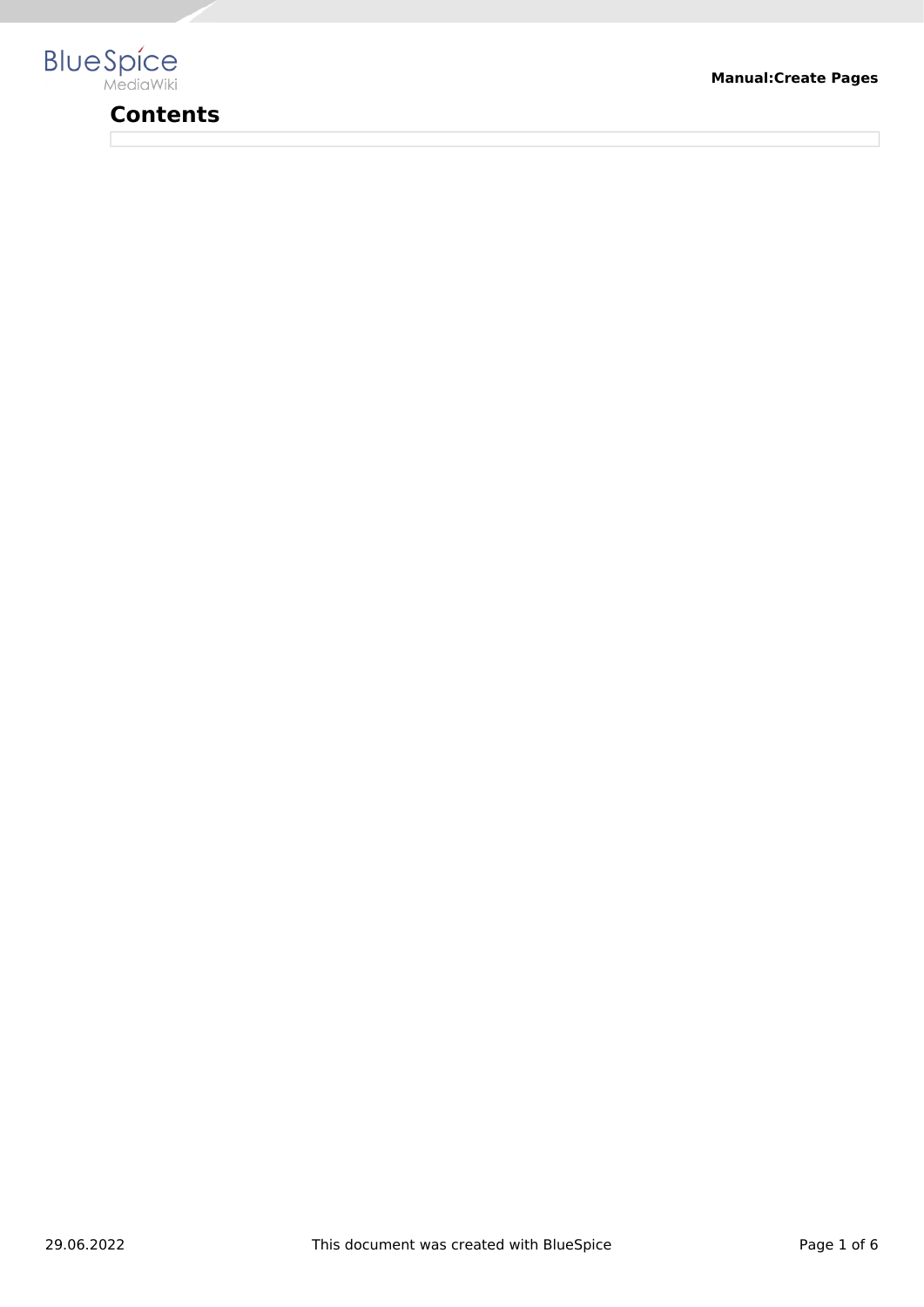# **Blue** Spice

## **Manual:Create Pages**

[Browse history interactively](https://en.wiki.bluespice.com)

[VisualWikitext](https://en.wiki.bluespice.com)

#### **[Revision as of 10:33, 22 December 2021](https://en.wiki.bluespice.com/w/index.php?title=Manual:Create_Pages&oldid=1672) ([view source\)](https://en.wiki.bluespice.com/w/index.php?title=Manual:Create_Pages&action=edit&oldid=1672)**

[Margit.link-rodrigue](https://en.wiki.bluespice.com/wiki/User:Margit.link-rodrigue) ([talk](https://en.wiki.bluespice.com/w/index.php?title=User_talk:Margit.link-rodrigue&action=view) | [contribs](https://en.wiki.bluespice.com/wiki/Special:Contributions/Margit.link-rodrigue)) [Tag](https://en.wiki.bluespice.com/wiki/Special:Tags): [Visual edit](https://en.wiki.bluespice.com/w/index.php?title=Site:VisualEditor&action=view)

[← Older edit](https://en.wiki.bluespice.com/w/index.php?title=Manual:Create_Pages&diff=prev&oldid=1672)

#### **[Latest revision as of 10:36, 22 December 2021](https://en.wiki.bluespice.com/w/index.php?title=Manual:Create_Pages&oldid=1673) [\(view](https://en.wiki.bluespice.com/w/index.php?title=Manual:Create_Pages&action=edit)  [source](https://en.wiki.bluespice.com/w/index.php?title=Manual:Create_Pages&action=edit))** [Margit.link-rodrigue](https://en.wiki.bluespice.com/wiki/User:Margit.link-rodrigue) [\(talk](https://en.wiki.bluespice.com/w/index.php?title=User_talk:Margit.link-rodrigue&action=view) | [contribs\)](https://en.wiki.bluespice.com/wiki/Special:Contributions/Margit.link-rodrigue)

[Tag:](https://en.wiki.bluespice.com/wiki/Special:Tags) [Visual edit](https://en.wiki.bluespice.com/w/index.php?title=Site:VisualEditor&action=view)

| <b>Line 20:</b>                                                                                                                                                                                                                                                                                                                                                                                                                                                                                           |    | <b>Line 20:</b>                                                                                                                                                                                                                                                                                                                                                                                                                                                                                                                    |
|-----------------------------------------------------------------------------------------------------------------------------------------------------------------------------------------------------------------------------------------------------------------------------------------------------------------------------------------------------------------------------------------------------------------------------------------------------------------------------------------------------------|----|------------------------------------------------------------------------------------------------------------------------------------------------------------------------------------------------------------------------------------------------------------------------------------------------------------------------------------------------------------------------------------------------------------------------------------------------------------------------------------------------------------------------------------|
|                                                                                                                                                                                                                                                                                                                                                                                                                                                                                                           |    |                                                                                                                                                                                                                                                                                                                                                                                                                                                                                                                                    |
| The subpage is then created as "Current Page/Subpage (e.g".,<br>Visual Editor/Tables). If a page has subpages, the path is displayed<br>as breadcrumb navigation at the top of the page,                                                                                                                                                                                                                                                                                                                  | ÷  | The subpage is then created as "Current Page/Subpage (e.g".,<br>Visual Editor/Tables). If a page has subpages, the path is displayed<br>as breadcrumb navigation at the top of the page.                                                                                                                                                                                                                                                                                                                                           |
|                                                                                                                                                                                                                                                                                                                                                                                                                                                                                                           | ÷  | ==Alternative options==                                                                                                                                                                                                                                                                                                                                                                                                                                                                                                            |
|                                                                                                                                                                                                                                                                                                                                                                                                                                                                                                           | ÷. | *"'Search field:"' Maybe information about your topic<br>already exists. Before you create a new page, you can use<br>the search to enter terms for your topic and check existing<br>pages. If no suitable page exists, click on the redlink 'Create<br>page "[page name]" <nowiki></nowiki> ' in the search results "'er<br>address bar:"" You can also create a page directly from the<br>address bar of your web browser. Simply exchange the<br>current page name with a new one. Then, click enter to<br>create the new page. |
|                                                                                                                                                                                                                                                                                                                                                                                                                                                                                                           | ÷. | *"'Form:"' In BlueSpice pro, the extension [[Reference:Page<br>Forms Page Forms]] is available. It allows to create pages<br>using a form.                                                                                                                                                                                                                                                                                                                                                                                         |
|                                                                                                                                                                                                                                                                                                                                                                                                                                                                                                           | +  |                                                                                                                                                                                                                                                                                                                                                                                                                                                                                                                                    |
|                                                                                                                                                                                                                                                                                                                                                                                                                                                                                                           | +  | $=$ =Tipps==                                                                                                                                                                                                                                                                                                                                                                                                                                                                                                                       |
| *"Title choice:"" In a wiki, titles are very important. In wikis w<br>ith <b>many entries, authors may make references</b> to <b>pages</b> that <b>t</b><br>hey deem important in the context of their entry. The page<br>title should, therfore, clearly communicate its contetn.<br>Single words are very good, but even short sentences like<br>"why wikis work" can be useful names. In addition,<br>meaningful page titles also help readers find their way<br>around when they search for an entry. | +  | *""Redirects:"" Do you have the impression that an article<br>title is searched more often with a different synonym? Then<br>create a new article with this name and [[Manual:Using<br>Redirects redirect]] the page to another page that contains the<br>e actual information.                                                                                                                                                                                                                                                    |
| ==Alternative options==                                                                                                                                                                                                                                                                                                                                                                                                                                                                                   | ÷  | *"Title choice:"' In a wiki, titles are very important. In wikis<br>with many entries, authors may make references to pages<br>that they deem important in the context of their entry. The<br>page title should, therfore, clearly communicate its content.<br>Single words are very good, but even short sentences like<br>"why wikis work" can be useful names. In addition,<br>meaningful page titles also help readers find their way<br>around when they search for an entry.                                                 |
|                                                                                                                                                                                                                                                                                                                                                                                                                                                                                                           | ٠  |                                                                                                                                                                                                                                                                                                                                                                                                                                                                                                                                    |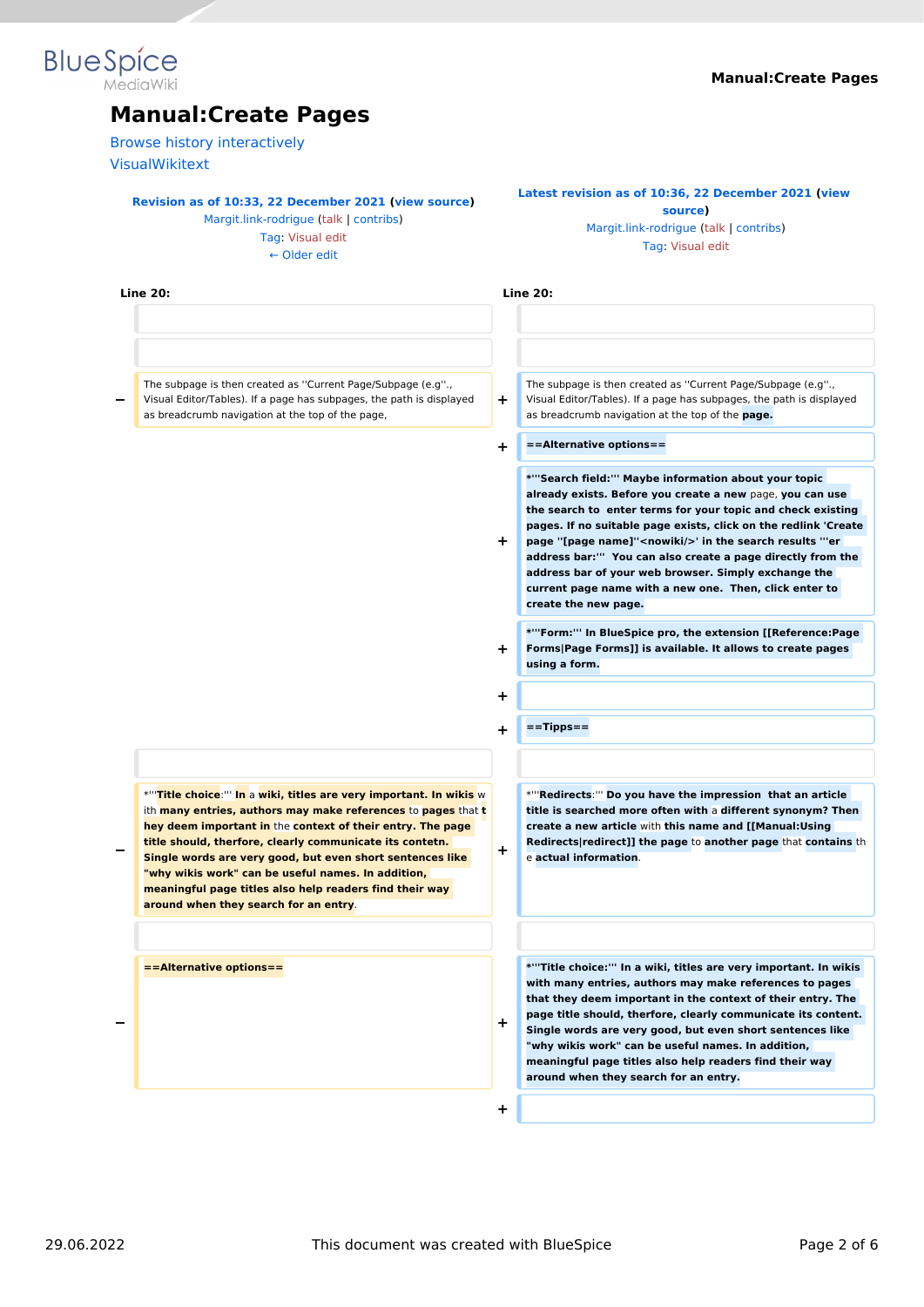

**\*'''Spelling:''' When linking to an already existing page you should pay attention to their exact spelling. If you e.g. typing a <nowiki>[[hello world]]</nowiki> instead of <nowiki>[[Hello World]]</nowiki> will create a new page as the links are spelled differently. Therefore, consider also capitalization and spaces. Only at the beginning of the letter does it make no difference whether you write a small or** 



**+ + \*'''Namespaces:''' If you want to create an article in a different namespace, the namespace must appear before article name. Example:<code><nowiki>[[namespace: article name]]</nowiki></code>. + + \*'''Special characters:''' The following characters '''cannot'''**  be used in titles :  $<$ code>  $\{ \}$ & $?$  < > \  $<$ /code>and  $<$ code>, **</code>. For more information, see [[mediawikiwiki:Manual: Page\_title|mediawiki.org/wiki/Manual:Page\_title]]. + + \*'''Subpages:''' The character <code>/</code> is used to create a [[subpage]]. − \*'''Search field:''' Maybe information about your topic already exists. Before you create a new page, you can use the search to enter terms for your topic and check existing pages. If no suitable page exists, click on the redlink 'Create page ''[page name]''<nowiki/>' in the search results '''er address bar:''' You can also create a page directly from the address bar of your web browser. Simply exchange the current page name with a new one. Then, click enter to create the new page. − \*'''Form:''' In BlueSpice pro, the extension [[Reference:Page Forms|Page Forms]] is available. It allows to create pages using a form. − \* +** {{Box\_Links-en | Topic1 =[[**Manual:**Rename\_and\_move\_pages|Ren ame and move pages]]| Topic2 =[[**Manual:**Redirects|Redirects]] | Topic3 =[[Reference:BlueSpicePageTemplates|Creating and Using Page Templates]] |  $Topic4 = \}$ **−** {{Box\_Links-en | Topic1 =[[Rename\_and\_move\_pages|Rename and move pages]]| Topic2 =[[Redirects|Redirects **- Using Synonyms**]] | Topic3 =[[Reference:BlueSpicePageTemplates|Creating and Using Page Templates]] | Topic4 = } } [[en:{{FULLPAGENAME}}]] [[en:{{FULLPAGENAME}}]]

**+**

**capital letter.**

## Latest revision as of 10:36, 22 December 2021

An important aspect of the wiki principle is that information can be shared with other people quickly and without any "red tape". Every wiki user with edit rights should therefore be able to create and edit a page at least in one namespace without any prior knowledge or without special privileges to contribute to their knowledge.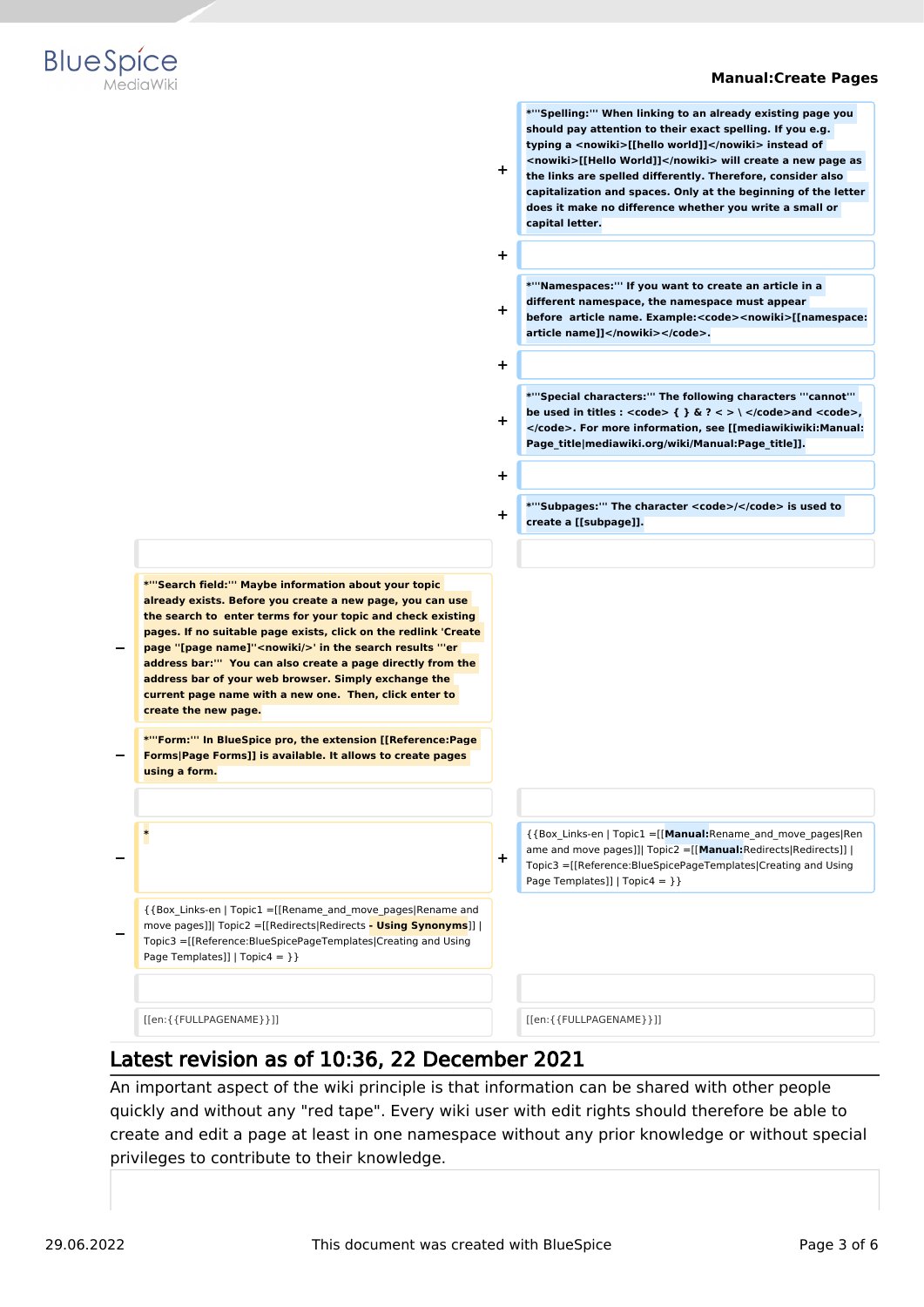# Contents

| 1 Creating a page manufactured and the contract of the state of the state of the state of the state of the state of the state of the state of the state of the state of the state of the state of the state of the state of th |  |
|--------------------------------------------------------------------------------------------------------------------------------------------------------------------------------------------------------------------------------|--|
|                                                                                                                                                                                                                                |  |
|                                                                                                                                                                                                                                |  |
|                                                                                                                                                                                                                                |  |
|                                                                                                                                                                                                                                |  |
|                                                                                                                                                                                                                                |  |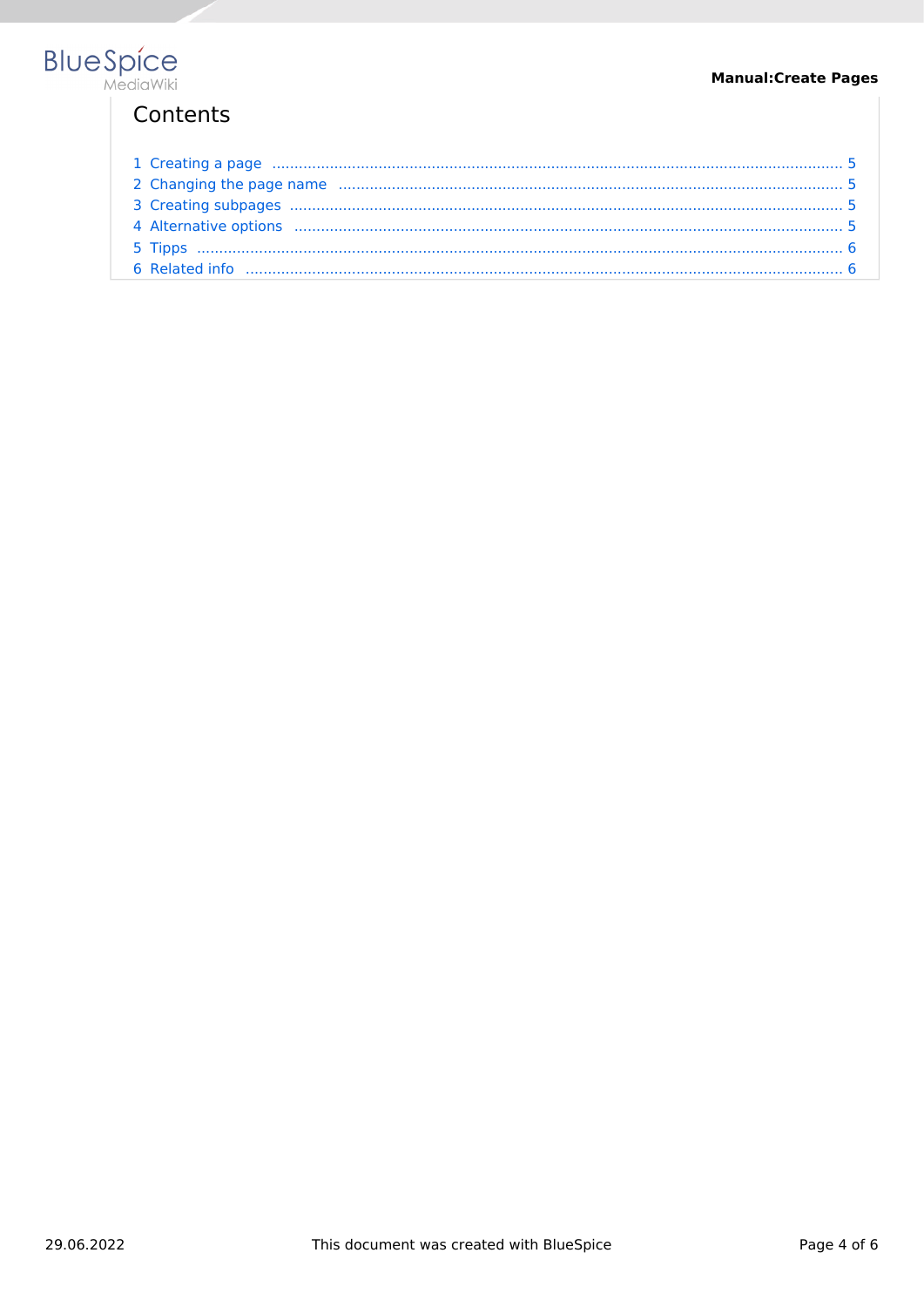<span id="page-4-0"></span>

### Creating a page

To create a page:

**Click** the *New* button in the header bar. A dialog window opens.

**Enter** a new page name. If the page does not yet exist, you will see a redlink.

|                 | Cancel        | Create new page | Done                 |  |  |  |  |
|-----------------|---------------|-----------------|----------------------|--|--|--|--|
|                 |               | Sales process   | $\frac{1}{\sqrt{2}}$ |  |  |  |  |
|                 | Sales process |                 |                      |  |  |  |  |
| Creating a page |               |                 |                      |  |  |  |  |

#### **Click** *Done*.

**Choose** *Empty page* or a different page template. This step is skipped if there are no available page templates. The page opens in edit mode. You can now switch between visual and source edit mode using the [Editor toolbar.](https://en.wiki.bluespice.com/wiki/Manual:Extension/VisualEditor)

**Save** the page. It is now available in the main namespace of your wiki (unless you added a namespace prefix while creating the page).

#### <span id="page-4-1"></span>Changing the page name

If you want to change the page name after the page has been saved  $-$  e.g., to save it in a different namespace — you can [move the page](https://en.wiki.bluespice.com/w/index.php?title=Manual:Rename_and_move_a_page&action=view).

#### <span id="page-4-2"></span>Creating subpages

To create a subpage for the current page, select the *New Subpage* link from the *New* button menu.



The subpage is then created as *Current Page/Subpage (e.g*., Visual Editor/Tables). If a page has subpages, the path is displayed as breadcrumb navigation at the top of the page.

#### <span id="page-4-3"></span>Alternative options

**Search field:** Maybe information about your topic already exists. Before you create a new page, you can use the search to enter terms for your topic and check existing pages. If no suitable page exists, click on the redlink 'Create page *[page name]*' in the search results **er address bar:** You can also create a page directly from the address bar of your web browser. Simply exchange the current page name with a new one. Then, click enter to create the new page.

**Form:** In BlueSpice pro, the extension [Page Forms](https://en.wiki.bluespice.com/wiki/Reference:Page_Forms) is available. It allows to create pages using a form.